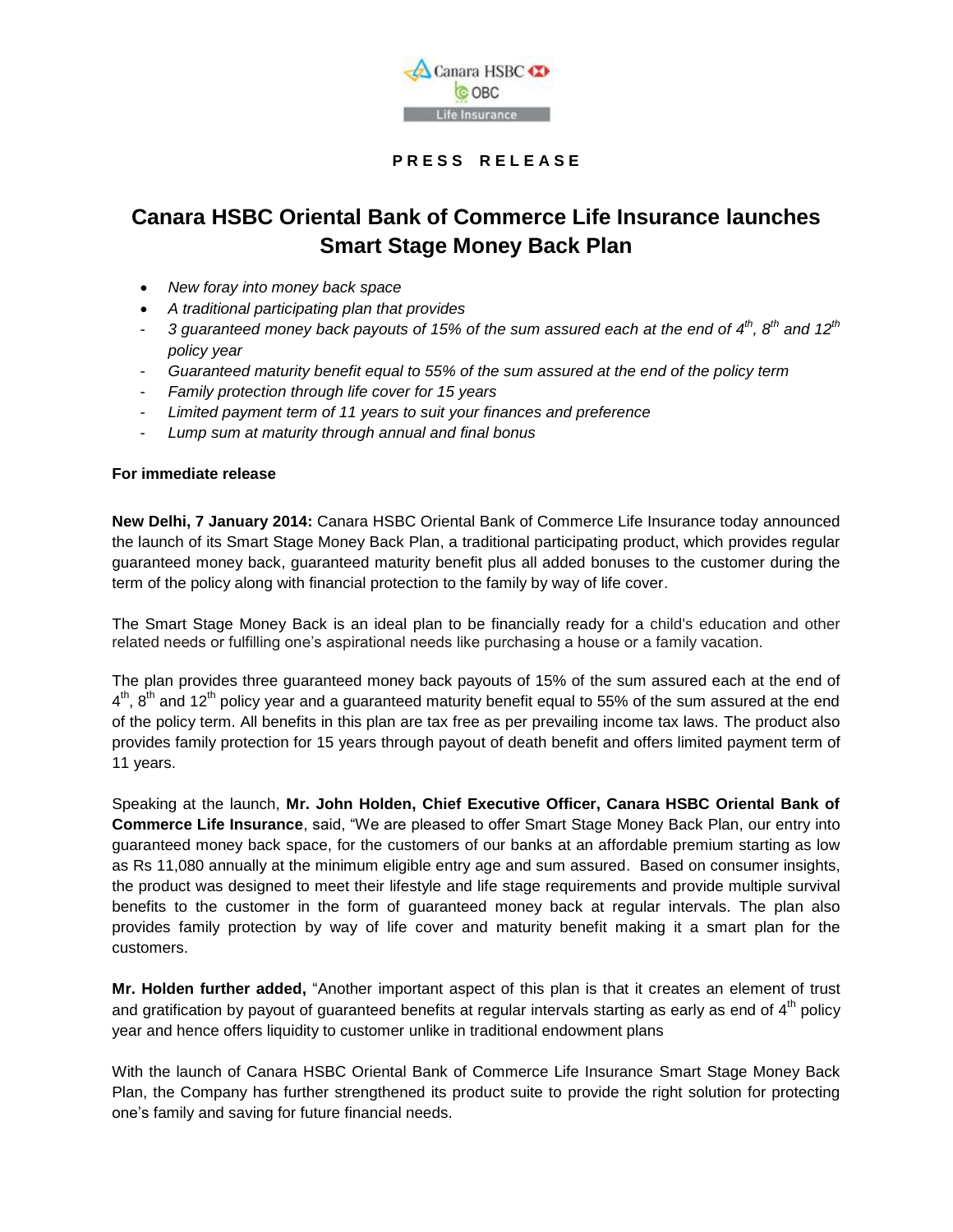

#### $\overline{a}$ **Key Information**

| <b>Parameter</b>        | <b>Description</b>                                                                                     |                                            |  |
|-------------------------|--------------------------------------------------------------------------------------------------------|--------------------------------------------|--|
| <b>Entry Age</b>        | 8 years - 55 years                                                                                     |                                            |  |
| <b>Max Maturity Age</b> | 70 years                                                                                               |                                            |  |
| <b>Policy Term</b>      | 15 years                                                                                               |                                            |  |
| <b>Premium Payment</b>  |                                                                                                        |                                            |  |
| <b>Term</b>             | 11 years                                                                                               |                                            |  |
| <b>Premium Mode</b>     | Annual and Monthly (Monthly Mode is available through SI/ECS only)                                     |                                            |  |
| <b>Min/ Max Premium</b> | Min: Depends on minimum entry age and minimum Sum Assured                                              |                                            |  |
|                         | Max: No Limit                                                                                          |                                            |  |
| <b>Sum Assured</b>      | Min: Rs 1,00,000                                                                                       |                                            |  |
|                         | Max: Subject to underwriting                                                                           |                                            |  |
| <b>Premium Mode</b>     | Annual and Monthly (Monthly Mode is available through SI/ECS only)                                     |                                            |  |
| <b>Death Benefit</b>    | Death benefit Sum Assured is higher of                                                                 |                                            |  |
|                         | i.<br>Sum Assured or                                                                                   |                                            |  |
|                         | ii.<br>10 times Annualised Premium - Higher of [{ Higher of (SA,                                       |                                            |  |
|                         | 10*Annualised Premium Excluding Service Tax ) + Accrued Bonus},                                        |                                            |  |
|                         | 105% of total Premium Paid]                                                                            |                                            |  |
| <b>Maturity Benefit</b> | i.<br>55% of the Sum Assured                                                                           |                                            |  |
|                         | ii.<br>Accumulated Annual Bonuses (for all 15 years in the policy) along with                          |                                            |  |
|                         | Final Bonus, if any will be paid                                                                       |                                            |  |
| <b>Guaranteed Money</b> | Guaranteed Money Back (% of Sum Assured) payouts at the end of the 4 <sup>th</sup> , 8 <sup>th</sup> , |                                            |  |
| <b>Back</b>             | $12^{th}$ and $15^{th}$ policy year                                                                    |                                            |  |
| <b>High Sum Assured</b> | Rebates on tabular premium rate per thousand Sum Assured are given as                                  |                                            |  |
| <b>Rebate</b>           | follows:                                                                                               |                                            |  |
|                         | Sum Assured () Rs                                                                                      | <b>Rebate on Premium %</b>                 |  |
|                         | Less than 1,50,000                                                                                     | (per ` 1000 of Sum assured)<br>$\mathbf 0$ |  |
|                         | 1,50,000 up to 1,99,999                                                                                | 5                                          |  |
|                         | 2,00,000 up to 2,99,999                                                                                | 7.5                                        |  |
|                         | 3,00,000 up to 4,99,999                                                                                | 10                                         |  |
|                         | 5,00,000 up to 9,99,999                                                                                | 12                                         |  |
|                         | 10,00,000 and above                                                                                    | 13                                         |  |

**Bonuses:** Annual and Final bonuses if any are payable in case of death or maturity

 **Tax Benefit:** Tax Benefits under the plan will be as per the prevailing Income Tax laws and are subject to amendments from time to time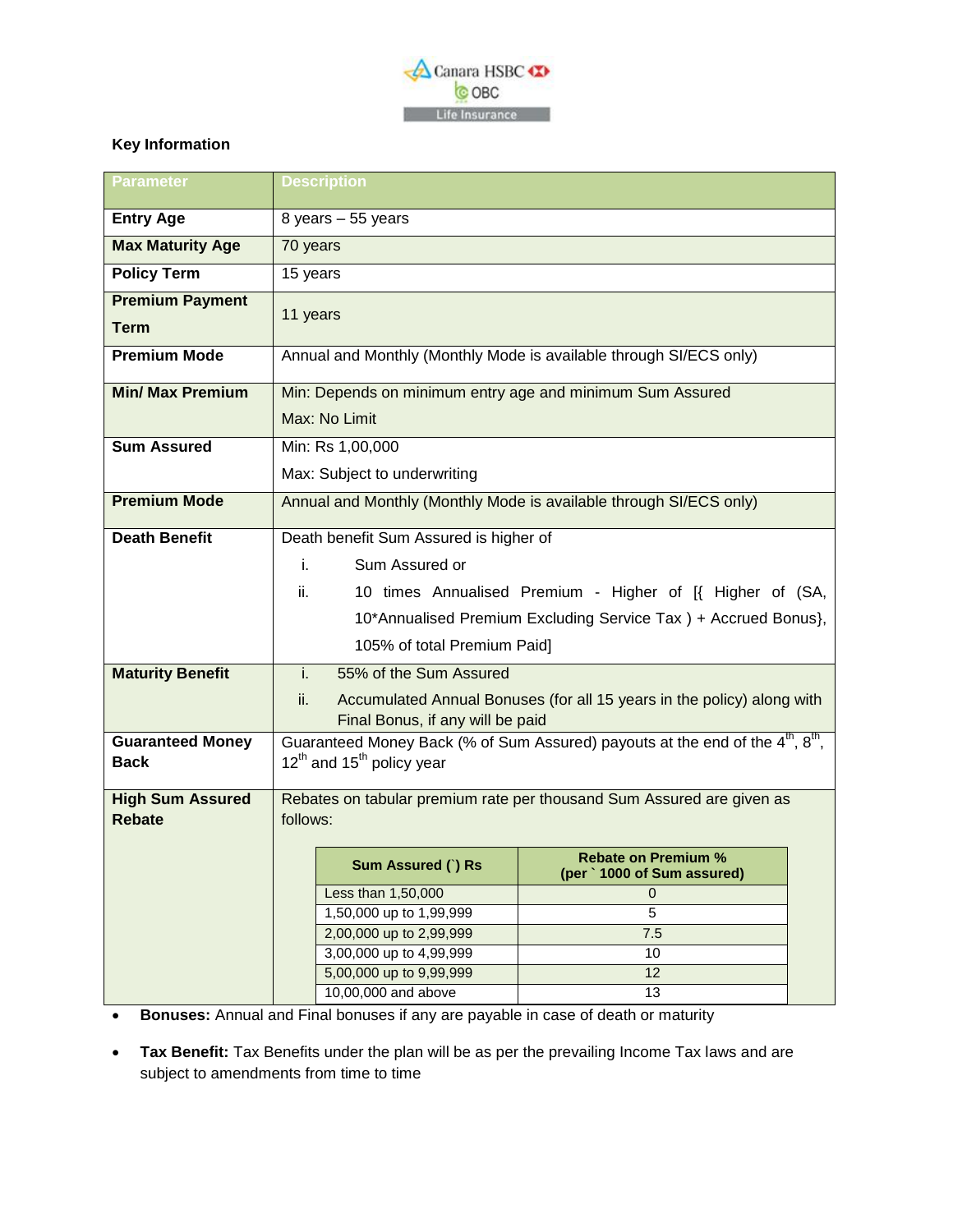

**Illustration:** 

# **Plan smart with guaranteed money back** payouts at periodic intervals.



Like every father, Prakashwants his daughter - Surabhito focus on her dream career and at the same time, provide for periodic cash flows to ensure that she realises her dreams without any financial strains. Prakash would also like to provide his family financial protection, in case of an unfortunate event.

In the above scenario, Prakash takes a Smart Stage Money Back Plan when Surabhi is 12 years old, he gets ₹1.5 lakh when Surabhi is 16 years, thus providing money for coaching classes to get admission in college. Prakash also gets another ₹1.5 lakh when Surabhi finishes her graduation and prepares for higher studies, at the age of 20. Another, ₹1.5 lakh while Surabhi is starting her own set-up. Thus, Prakash ensures all the survival benefits take care of Surabhi's education and support her start-up venture in life. At the end, when Surabhi turns 27, Prakash gets approximately ₹11.25 lakh which can be used for Surabhi's marriage expenses. Above money received is the money back payout from the Smart Stage Money Back Plan.

\*Final and Annual Bonuses, if any, are not guaranteed.

Tax Benefits under the policy will be as per the prevailing Income Tax laws and are subject to amendments from time to time. For tax related queries, contact your independent tax advisor.<br>All premiums are exclusive of serv